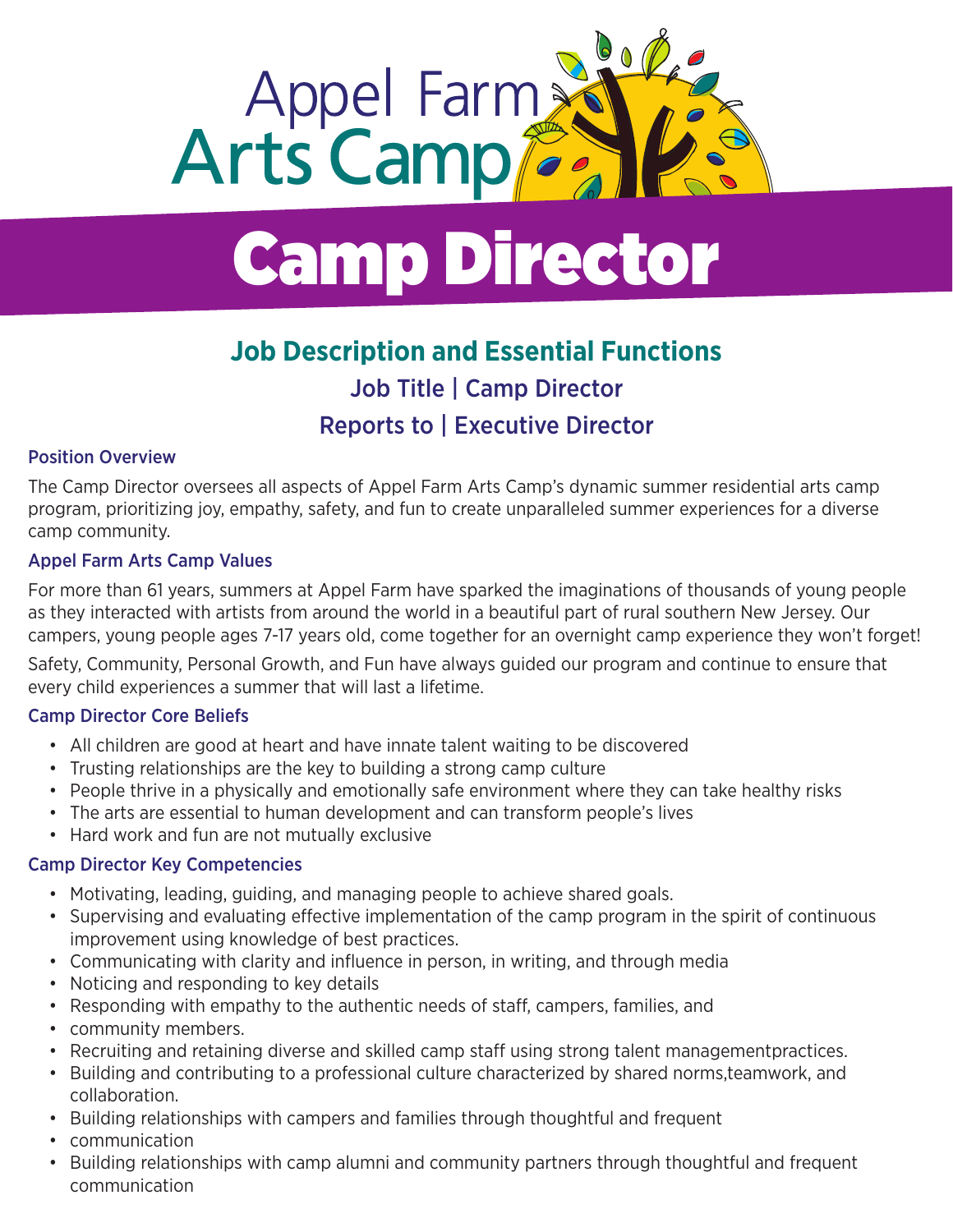- Growing one's own cultural competence and anti-racist practice and compelling the same in others
- Finding and solving problems creatively
- Analyzing and regularly using qualitative and quantitative data to inform your practice
- Fluently using technology and applying computer skills to use tools such as Microsoft
- Office, Google Workspace, Adobe Creative Suite, CampMinder and Salsa CRM data management solutions, and social media apps.
- Confidently learning and navigating maintenance, office, transportation, and kitchen
- equipments and procedures to effectively manage key support staff functions

#### Qualifications:

- Bachelor's or Advanced Degree in Education, Experiential Education, Camping/Recreation, business/sales, or a related field
- Criminal Background Check clearance
- Valid Driver's license
- Ability to lift up to 50 pounds
- Physical ability and stamina to navigate a 115-acre campus in summer temperatures for 14+ hour work days during camp.

#### Terms and Benefits:

- 40+ hour work week; must work at least 2 weekend days and 2 evenings a month for recruitment events and initiatives.
- Live and work on-site during the summer months during operation of the camp program.
- Benefits package aligned with Appel Farm's current Employee's Handbook including 10 paid holidays, starting 10 days paid vacation, and monthly accrued sick leave. Employees also receive 100% full health care (medical) coverage paid by Appel Farm. Family plans are available at the employees' cost.
- Full-time employees' camp age children are able to attend Appel Farm's Arts Camp for free, plus attend one other event/class/program for free during the year. Children who are younger than camp age are provided daytime/evening care throughout the 9-weeks of camp.
- Year-round housing is possible in the farm-house on the property, upon request. Housing is provided during the summer.
- Salary range \$50,000-\$60,000 annually; commensurate with experience. Commission is available for camper recruitment that could add possible \$10,000-\$25,000 annually.

#### Essential Job Functions

- 1. Design, implement, execute, and continually evaluate a plan to recruit, enroll, and retain campers. Monitor data related to registrations and use this data to drive enrollment and report to the team about success and needs.
- 2. Design, execute, deliver, and evaluate a safe, high-quality camp program with the needs and interests of campers and families as a north star, in collaboration with other program team staff.
	- Remain current with knowledge and best practices in youth development.
	- Annually seek and analyze input from youth, families, and staff regarding the quality, safety, and enjoyment of the program and staff.
	- Develop and implement crisis and risk management procedures.
	- Train and/or certify to become an onsite expert in key methodologies aligned to camp priorities.
- 3. Strategically design and implement best practices in talent management for recruiting and retaining a diverse and skilled seasonal and year-round staff.
	- Recruit staff with a size and scope responsive to camper enrollment and high quality program management.
	- Hire, train, supervise, and evaluate seasonal and year-round staff with Program Director, and Executive Director.
	- Prioritize Diversity, Equity, and Inclusion goals in all aspects of the hiring, supervision, and evaluation process.